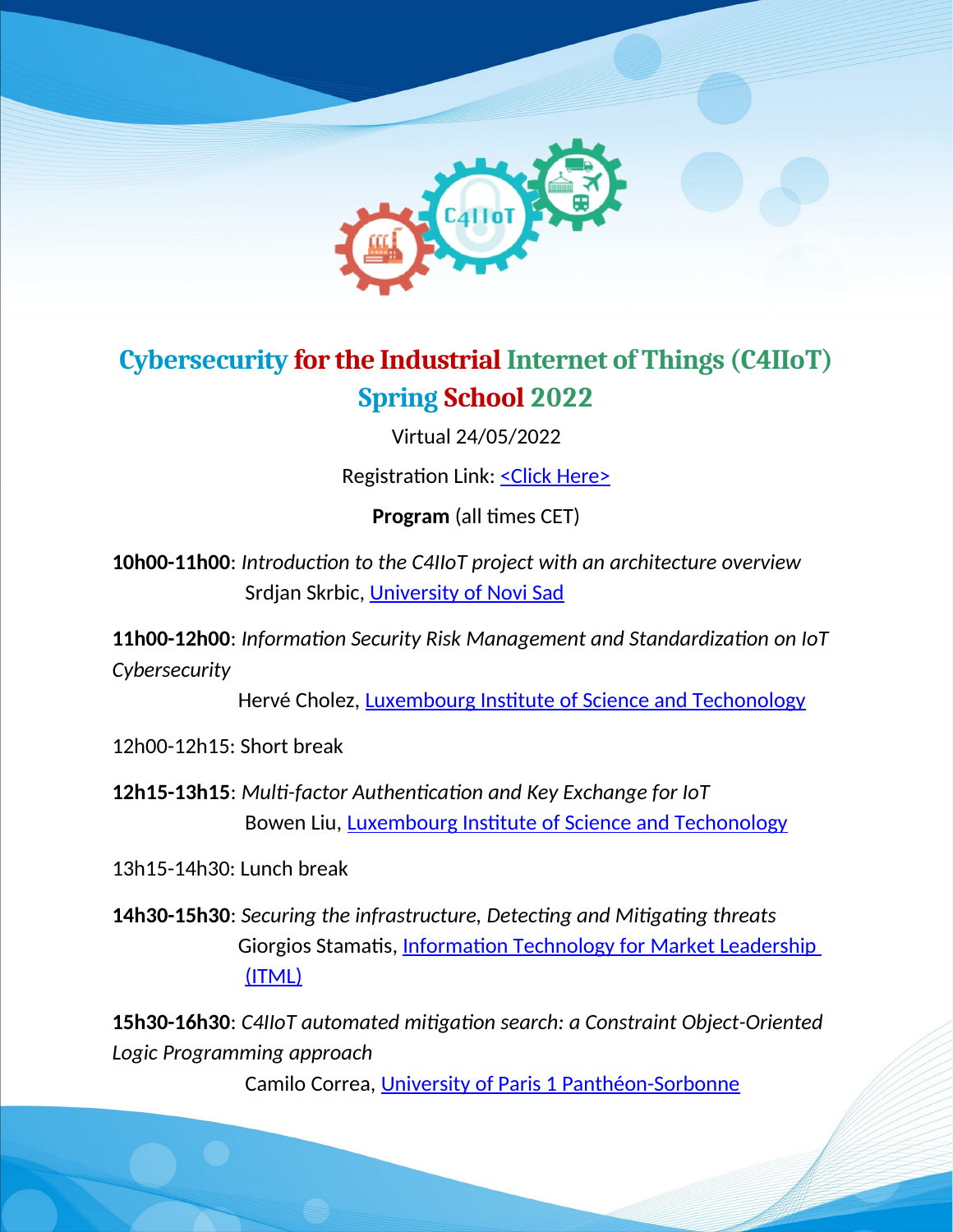

# **Cybersecurity for the Industrial Internet of Things (C4IIoT) Spring School 2022**

**Details on the presentations:**

**Title***: Introduction to the C4IIoT project with an architecture overview*

**Abstract***:* C4IIOT project aims to design, build and demonstrate a novel and unified Cybersecurity 4.0 framework that implements an innovative IoT architecture paradigm to provide an end-to-end holistic and disruptive security-enabling solution for minimizing the attack surfaces in Industrial IoT systems. C4IIOT bridges cyber assurance and protection, machine (deep) learning (ML/DL), edge/cloud computing, blockchain and Big Data technologies to provide a viable scheme for enabling security and accountability, preserving privacy, enabling reliability and assuring trustworthiness within evolving IIoT applications and processes.

In this talk, we give an overview of project objectives, present use cases, and explain details of the final system's architecture.

### **Title:** *Information Security Risk Management and Standardization on IoT Cybersecurity*

Abstract: Nowadays, systems and enterprises are strongly interconnected and need to interact continuously. In this context, the occurrence of an event in one system may lead to a serious risk in another. Thus, information security has become a central concern inside organisations, but it remains quite difficult for most entities to implement and maintain a high level of information security. It is clearly acknowledged that, in complex systems like the Internet of Things (IoT), to consider an infrastructure as fully secure, although desirable, is not realistic. In this context, risk management has become both a key aspect for dealing with security and a main trust vector. This presentation will thus explain how to implement an Information Security Risk Management and take appropriate technical and organizational measures to manage the risks posed to security of IoT. This talk will also cover standardization on cybersecurity and IoT and their challenges.